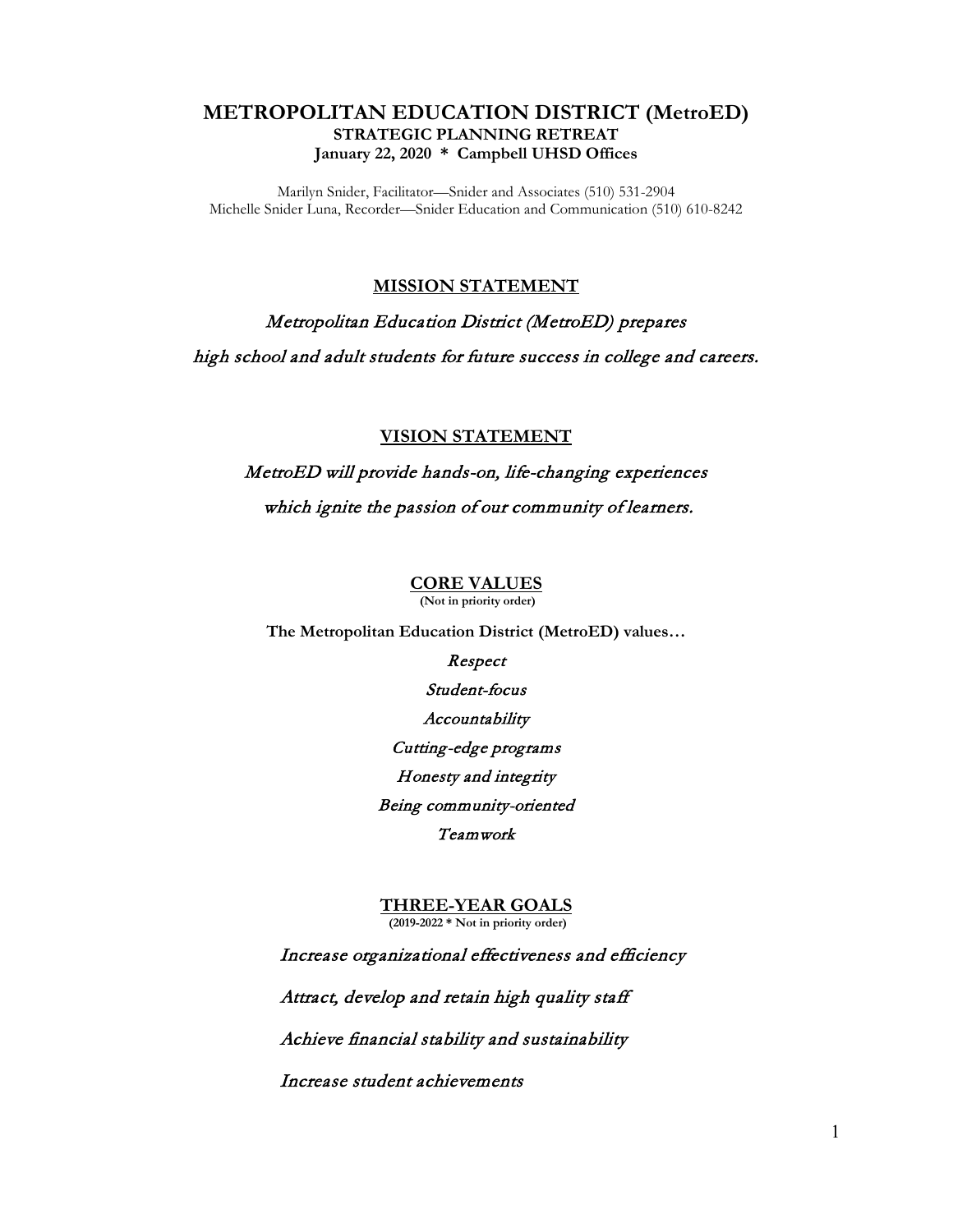# *S.W.O.T. ANALYSIS*

**S**trengths – **W**eaknesses - **O**pportunities - **T**hreats

## **WHAT ARE THE STRENGTHS AND MAJOR ACCOMPLISHMENTS OF MetroED SINCE THE AUGUST 2019 STRATEGIC PLANNING RETREAT?**

Brainstormed Perceptions:

- Clean up in position control and our QSS systems—ensures expenditures and people's positions match
- Increased fiberoptic connection in collaboration with the County Office of Education
- Hired Jenna for ESL
- Upgraded our College and Career Center
- We have a Student Store
- Deployed Chrome Books in the classroom
- Received the Golden Bell Award for the Fire Science/ First Responder Program
- Implemented our Master Business Agreement
- Deployed Canvas Learning Management Program
- Hosting National Signing Day with Jimmy Garoppolo
- ESL teacher Intranet site called Teachers' Corner
- Improved perception of us by external community, especially the districts of the JPA
- Increased professional development, so teachers can use Google Docs and develop their skills with weekly training—getting teachers to embrace technology and utilize their strengths
- Digitizing the school curriculum
- We are a recipient of a Perkins IV grant of \$40,000
- Applied for additional \$75,000 of e-rate funding
- Cleaned up financial records/budget
- Clear presentation procedures for the budget
- Increased the number of community partners for the Adult School
- Increased work-based learning activities
- IET Program is new this year
- Achieved CUPCCA compliance for purchasing methodology
- More communication with the Superintendent with the Snack and Chats—the staff appreciates them
- Standard Operating Procedures developed by the team
- Analyzing assessment management tracking our work order system
- Hired a consultant for safety
- New Teacher Acclimation Program in place
- Have two new dual enrollment contracts—Vet Science and Sports Medicine
- Adult Ed hired a Transition Specialist
- Received e-rate funding of \$155,000
- Two CTEIG grants received for \$1.1 million and \$1.3 million
- SVAE Adult School ESL has increased enrollment with waiting lists at every level, AM and PM
- Hired Shawn for Adult Education
- Hired two teachers for Adult Ed
- Use of Substitute Calling System
- Adult Education purchased technology for all classrooms
- Hired a social media marketing person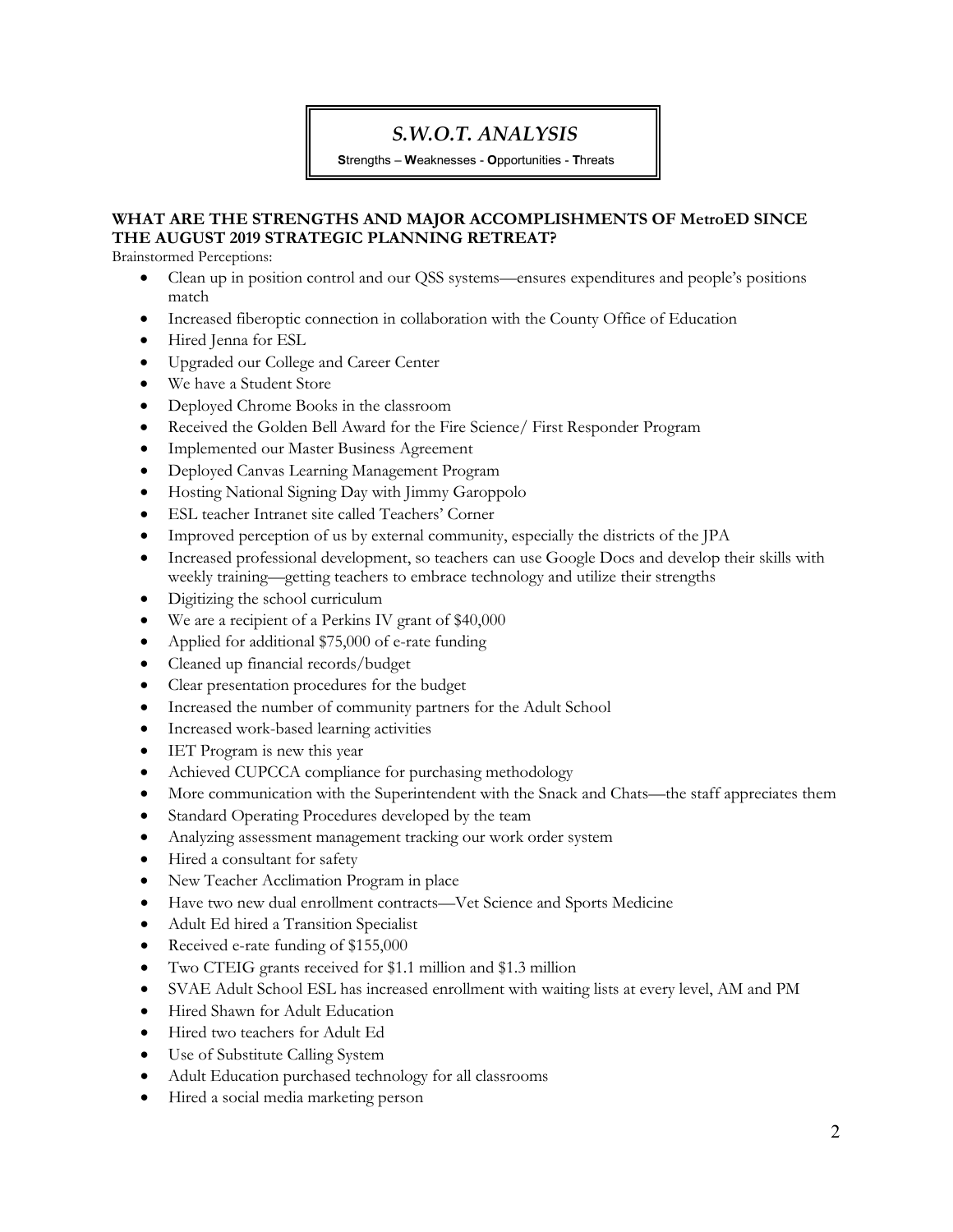- Superintendent got the Santa Clara County Office of Education to open their job fair to be open to CTE teachers
- Continued the Gallup Strengths Assessment
- We have increased the number of MAPin workshops to 52 each semester
- Strengthened relationship between SVAE and community partners
- We keep a high profile in the community
- Opened negotiations with all three bargaining units
- ESL specialty, we streamlined the enrollment and placement process with regard to CASA's testing, oral and written, which was brought back this year—time has been cut by two weeks
- We have an updated Employee Handbook, which is lined to Board policy and the Educational Code

## **WHAT ARE THE CURRENT WEAKNESSES/CHALLENGES OF MetroED?**

Brainstormed Perceptions:

- Lack of funding
- Not enough districts in JPA
- Salaries aren't competitive
- High turnover
- Kitchen mechanicals
- Lack of integration between both schools
- Haven't updated SVAE programs
- Lack of seasoned staff
- Lack of construction dust collection system
- Lack of connectedness of the students through social media
- Lack of community awareness
- Lack of funding for full staffing
- Lack of representation at regional initiatives
- Not enough FTE
- Lack of ESL offerings for adults
- Not enough internship opportunities for students
- Not enough medical class offerings
- Lack of security due to open campus
- Not enough outreach to community businesses to request support for our programs
- Not enough visible security
- Lack of inventory and asset tracking

## **EXTERNAL FACTORS/TRENDS THAT WILL/MIGHT HAVE A POSITIVE IMPACT ON MetroED IN THE COMING YEAR**

Brainstormed Perceptions:

- College and Career Indicator includes career pathways
- CDE has identified our courses as capstone
- Continue to receive donations
- Increased awareness of our campuses
- Transformation of the MetroED Foundation
- Mission College absorbs CATEMA Platform
- More employers are requiring high school diplomas
- Increase in H1B visa recipients at the ESL level from South America
- Big push for more training requiring long-lasting job skills/certifications
- Community colleges value us as a pipeline to their college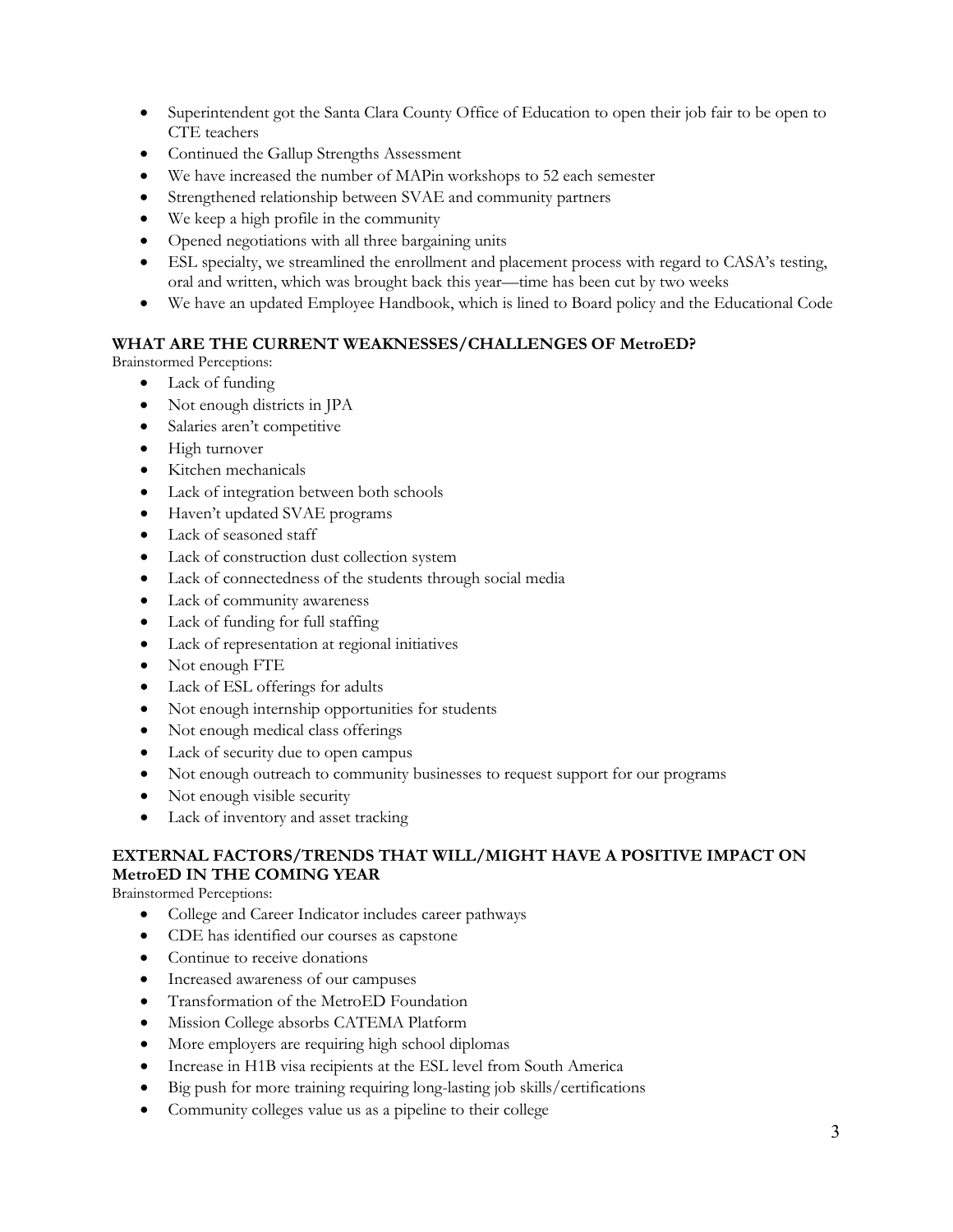- Community recognizes our role in college and career readiness
- Adult Education Consortium is interested in pursuing an Adult Education Credential
- More MOUs with outside partners
- Improved image
- Increased availability of analytics—we're using them to reach our target audience
- 243 funding opening up to accept IET, which we qualify for
- CTEIG grant funding appears to be ongoing now
- Job openings due to retirements
- Potential per student allotment for e-rate funding
- Stabilized adult education funding
- National recognition of career technical education to address the nationwide skill gap
- COLA of the Bay Area has increased
- Stigma of career technical vs. going to college is going away

## **EXTERNAL FACTORS/TRENDS THAT WILL/MIGHT HAVE A NEGATIVE IMPACT ON MetroED IN THE COMING YEAR**

Brainstormed Perceptions:

- Heightened cyber security threats
- Digital culture
- Improving economy
- Increased wages, so individuals are less inclined to go to schools
- AI
- High cost of transportation
- Rising health benefit costs
- High cost of living
- Lack of affordable childcare
- Strikes
- School relocations
- Earthquakes
- Increased cost of bank fees
- Increase of school shootings
- Federal regulations, making people afraid to apply for benefits
- Census
- Impact on student loan relief
- Presidential election
- Mandatory DNA testing of children at the border
- Declining enrollment in the Bay Area
- Lack of State funding for CTE and Adult Ed
- Assembly Bill for late start day
- Not enough Districts in our JPA
- Lack of transportation
- Constant maintenance of transportation for teachers and students
- Lack of affordable housing
- Workplace shift from boomers to millennials
- Federal funding holds on the Food Stamp Program
- War
- Impeachment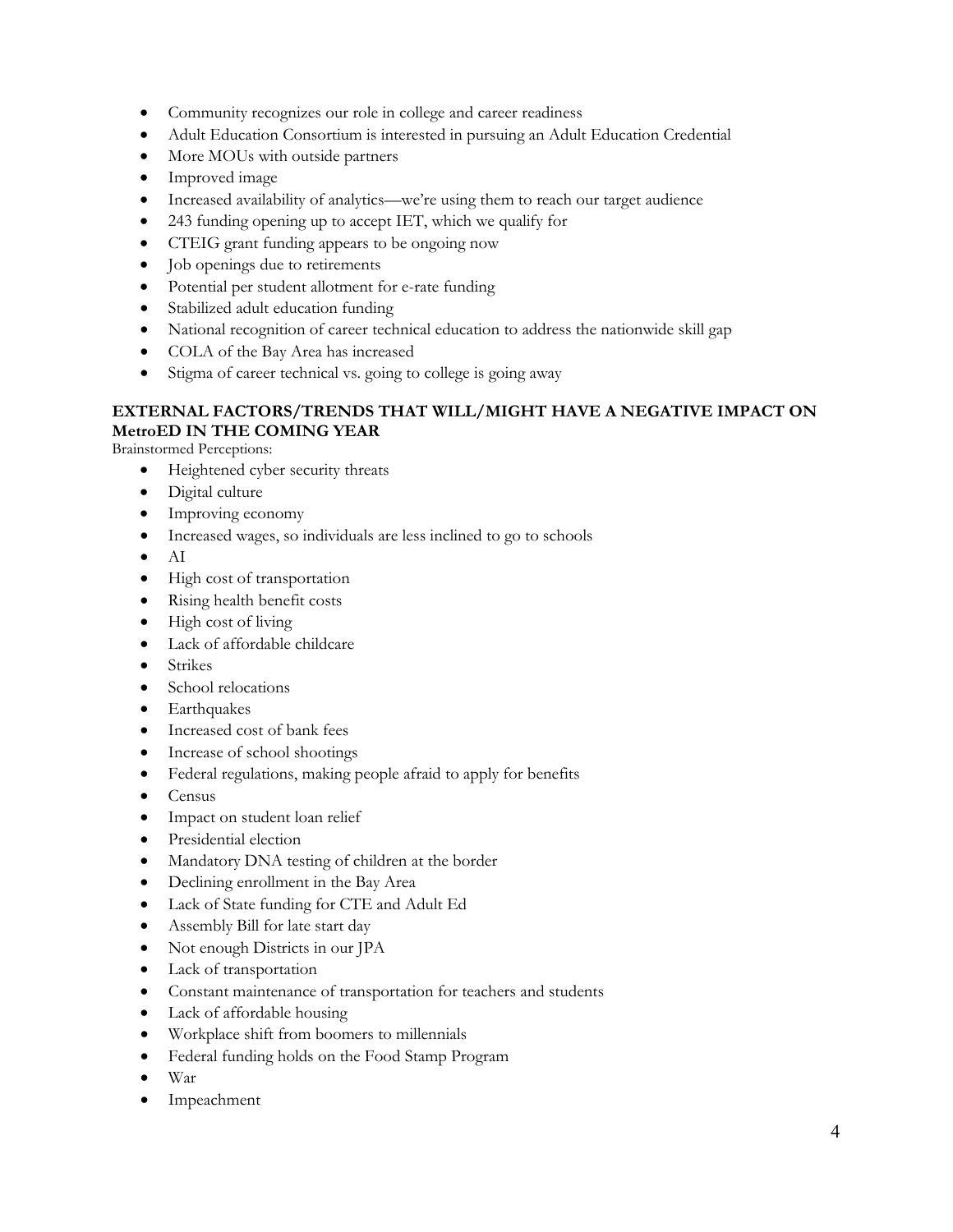# **NEXT STEPS/FOLLOW-UP PROCESS**

| <b>WHEN</b>                               | <b>WHO</b>                                      | <b>WHAT</b>                                                                                                                                                                           |
|-------------------------------------------|-------------------------------------------------|---------------------------------------------------------------------------------------------------------------------------------------------------------------------------------------|
| By January 23, 2020                       | Superintendent                                  | Distribute the strategic planning retreat record to meeting<br>invitees.                                                                                                              |
| Within 48 hours of receipt                | All                                             | Read the retreat record.                                                                                                                                                              |
| By January 24, 2020                       | Tony                                            | Place the "Strengths" on the website.                                                                                                                                                 |
| February 3, 2020                          | Cabinet<br>(Superintendent-lead)                | Review the "Internal Weaknesses" list for possible action items.                                                                                                                      |
| By February 7, 2020                       | Cabinet                                         | Share and discuss the Strategic Plan with all staff face-to-face.                                                                                                                     |
| February 12, 2020                         | Superintendent                                  | Share and discuss the Strategic Plan with the Board.                                                                                                                                  |
| Monthly                                   | Cabinet and Board                               | Monitor progress on the goals and objectives and revise<br>objectives (add, amend and/or delete), as needed.                                                                          |
| Monthly                                   | Superintendent                                  | Prepare and distribute the Objectives Monitoring Grid to all<br>employees and the Board.                                                                                              |
| August 2020<br>(Wednesday)<br>$8:30-2:30$ | Leadership Team,<br>Board, current<br>attendees | Strategic Planning Retreat for a more thorough assessment of<br>progress on the Goals and Objectives. Develop Objectives for<br>the next six months for each of the Three Year Goals. |